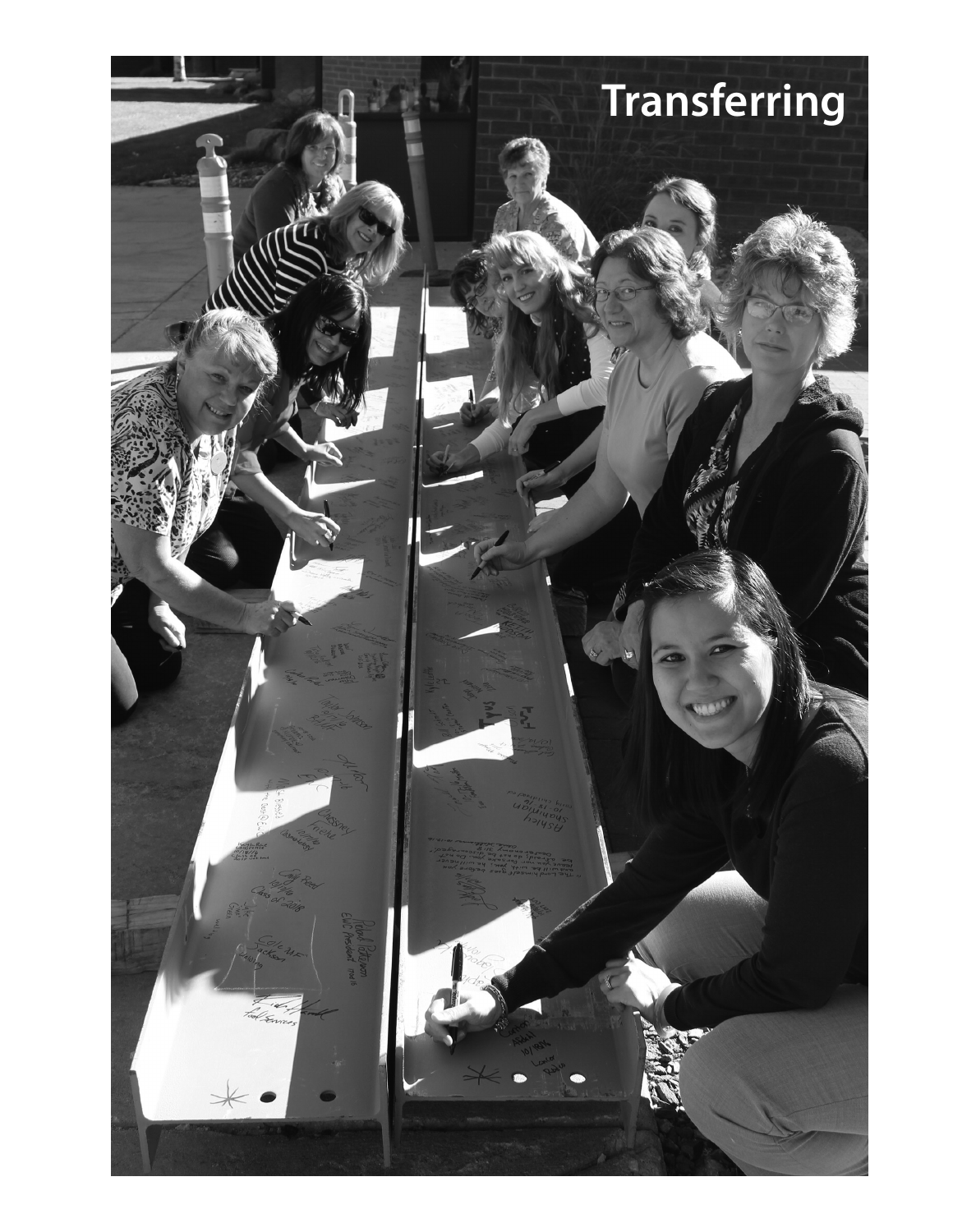# University of Wyoming

The University of Wyoming maintains an outreach center on EWC's Torrington campus. Students who plan to transfer to the University of Wyoming should be aware of a number of things that make the process a simple matter.

- 1. Common Course Numbering the University of Wyoming and all seven Wyoming Community Colleges have adopted a common course numbering system for equivalent courses. A student can count on English 1010 having the same number and title at all schools.
- 2. Transfer Guide students may refer to the transfer catalog to identify transfer course equivalents and how they fit into UW University Studies Program requirements. Go to www.uwyo.edu to search for Transfer Catalog or contact local UW office.
- 3. The University of Wyoming has University Studies requirements for students in any major or college. EWC offers classes that meet the lower level requirements of the University Studies program.
- 4. Articulation Agreement students transferring to UW from any Wyoming community college with an Associate of Arts or Science Degree will have met the lower division USP requirements, except for the second math course. Students transferring to UW from any Wyoming community college without an AA or AS degree will have their transcripts reviewed with the Transfer Catalog on a course by course basis.
- 5. It is beneficial for a student to complete an Associate Degree from EWC or other community college prior to tranferring to the UW Outreach School. See the UW Academic Coordinator for details.
- 6. Community college graduates with an associate's degree (AAS, AS or AA) and work experience will be able to earn a degree from the University of Wyoming under a Bachelor's of Applied Science (BAS) Degree track.

UW provides access to the following degree, endorsement, and certificate programs in Torrington and at numerous outreach sites in the region.

- 
- 
- 
- 

Bachelor's Degrees • Applied Science (BAS) • Business Administration • Criminal Justice • Family and Consumer Sciences (Professional Child Development Option) -

- online<br>• Nursing (Accelerated Program)<br>• Psychology<br>• RN/BSN Completion online<br>• Social Science
- 
- 
- 

- Master's Degrees Education: Curriculum and Instruction Education: Educational Leadership Education: Educational Administration
	-
	-
	- Adult and Post-Secondary Ed<br>
	Education: Online Instructional<br>
	Technology<br>
	Education: Special Education<br>
	English<br>
	Executive MBA Online<br>
	Family & Consumer Sciences<br>
	Health Services Administration<br>
	Kinesiology and Health<br>
	O
	-
	-
	-
	-
	-
	-
	-
	-

## Doctoral Degrees

- DNP in Nursing Practice
- Ed.D. in Education Administration: Adult and Post Secondary
- Instructional Technology

Certificate & Endorsement Programs

- Early Childhood Birth to Five
- Early Childhood Program Director Early Childhood Special Education
- 
- Early Childhood Birth to Eight
- English as a Second Language Certificate/Endorsement
- Land/Cadastral Surveying
- Literacy
- Online Instruction Certificate
- Play Therapy
- School Principal
- Social Work School Social Work Graduate Preparatory - Certificate
- Special Education
- Special Education Director Endorsement
- School District Superintendent
- Teachers of American Indian Children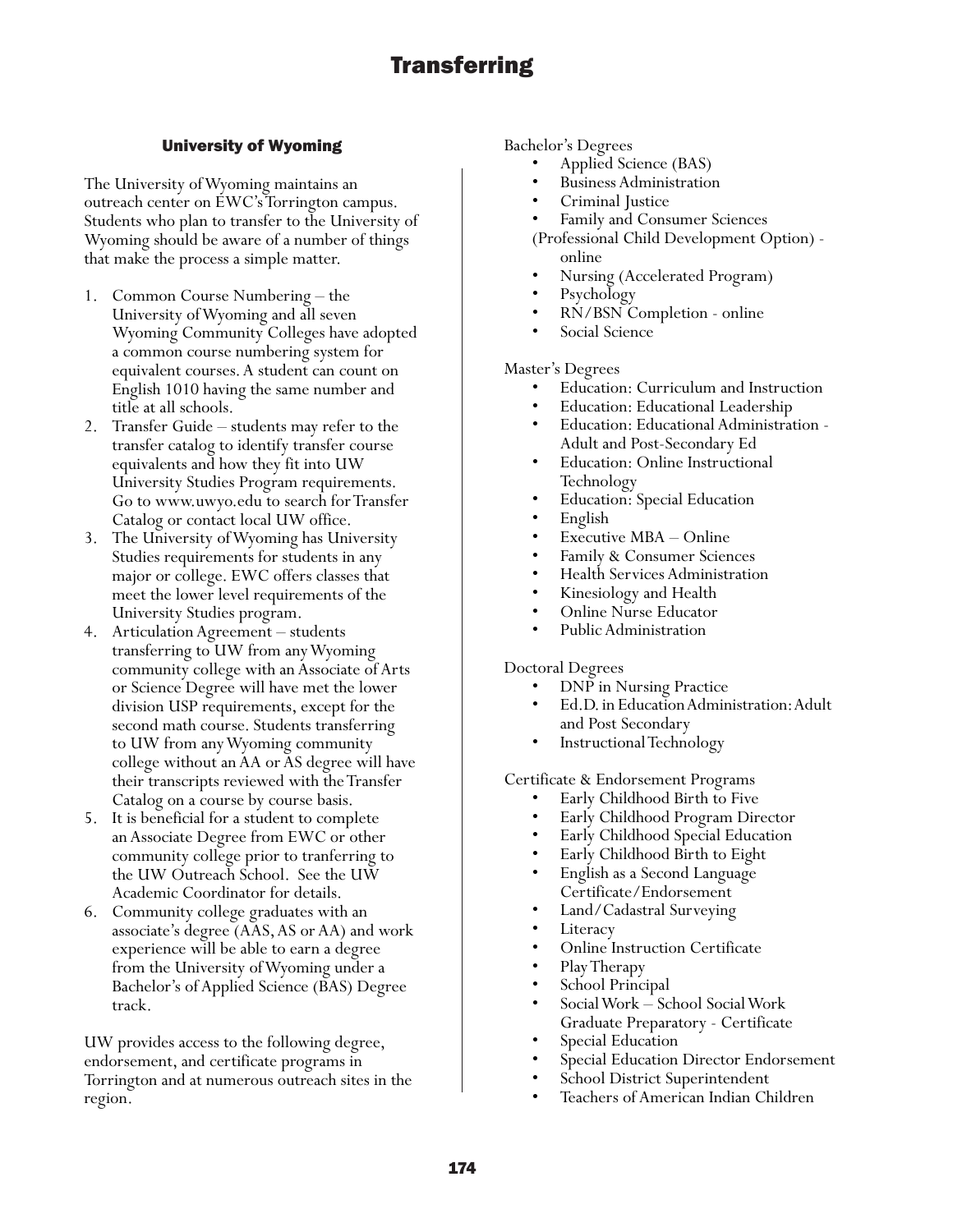# **Transferring**

For additional information contact: Richard Ward, Academic Coordinator University of Wyoming Outreach School Eastern Regional Center 3200 West C Street Torrington, WY 82240 307.532.8371, Fax: 307.532.8308 Email: rward1@uwyo.edu Website: uwyo.edu/outreach

Other colleges that Eastern Wyoming College has articulation agreements with include the following. Students are encouraged to contact these colleges for further information to complete Bachelor's Degrees.

#### **American Public University**

Charles Town, WV (304) 224-6936 study $(a)$ apu.com

#### **Ashford University**

Clinton, IA Mark Young Director of Academic Partnerships (800) 798-0584 x3426 mark.young@ashford.edu Website: http://www.ashford.edu

#### **Black Hills State University**

Spearfish, SD Joe Rainboth (800) 255-BHSU (605) 642-6412 joe.rainboth@BHSU.edu Website: http://www.bhsu.edu

#### **Chadron State College**

Chadron, NE **Staff** (800) CHADRON Website: http://www.csc.edu

#### **National American University**

Tim Schnabel Director of Admissions (605) 394-4939 tschnabel@national.edu Website: http://www.national.edu

### **Olds College**

Alberta, Canada (800) 661-6537 Website: www.oldcollege.ca

#### **Regis University**

Denver, CO Jill Garber Director of Community College Partnerships (303) 458-4326 jgarber@regis.edu Website: http://regis.edu

#### **South Dakota School of Mines**

Rapid City, SD Carol Racanelli Transfer Coordinator (605) 394-1608 carol.racanelli@sdsmt.edu Website: www.sdsmt.edu

#### **University of Phoenix**

Potential Student Office (866) 766-0766 Website: www.phoenix.edu

### **University of Wyoming** Laramie, WY Eastern Wyoming Outreach Coordinator (307) 532-8371

Eastern Wyoming Outreach Secretary (307) 632-8949

Angela DeWolf King Assistant Director of Admissions (307) 766-3895 angelade@uwyo.edu

Education majors (307) 766-3145 Website: http://www.uwyo.edu/education

#### **Upper Iowa University**

Transfers to Fayette Campus Wendy Munger (563) 425-5330 mungerw@uiu.edu

Distance Education Program Dawn Novak (563) 425-5400 novakd@uiu.edu Website: http://www.uiu.edu